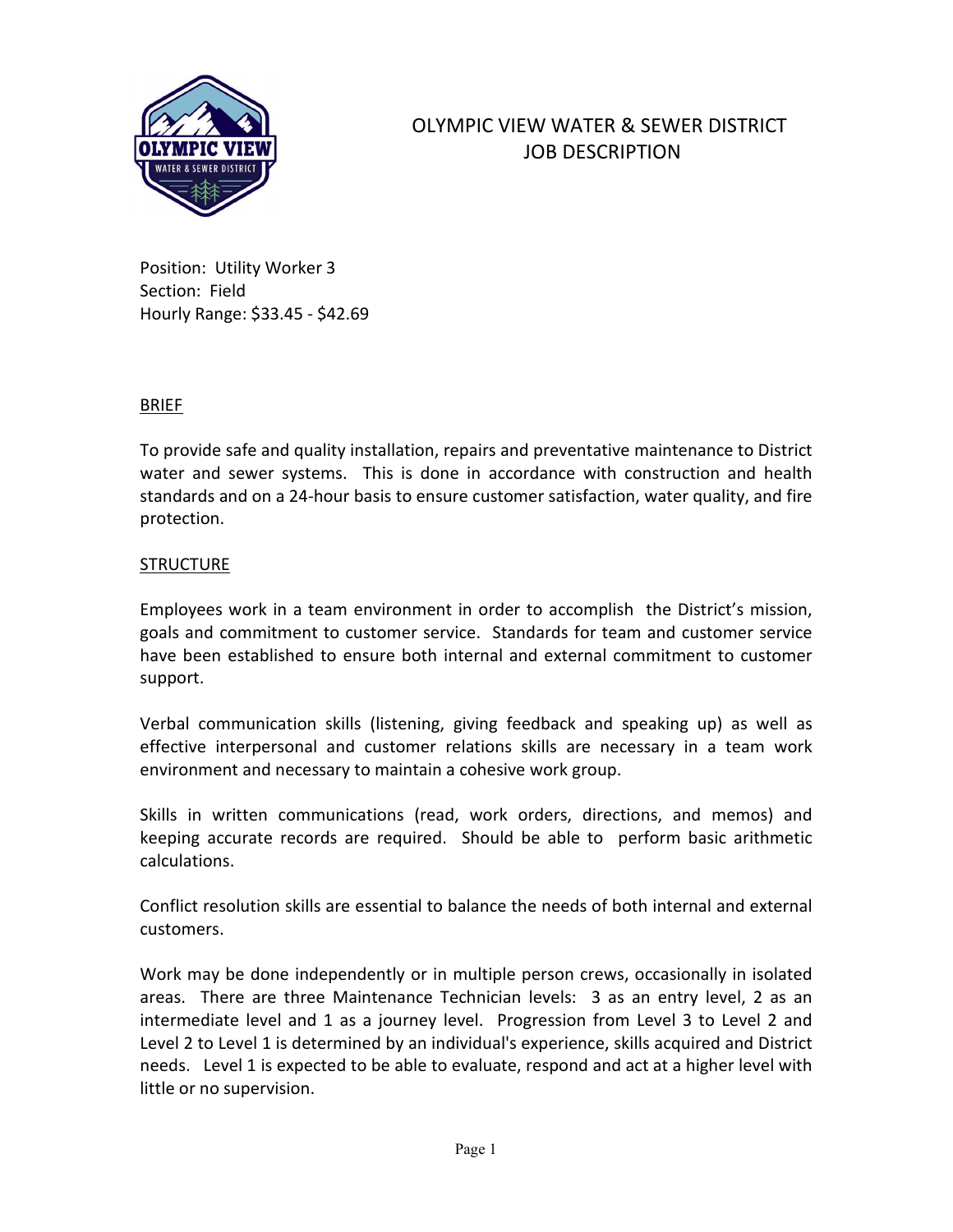Within the hierarchy, each progressive level is expected provide leadership and mentoring to assist the next level in advancement within the District. This position is part of Teamsters Local 763 collective bargaining unit and membership in the union is required.

### ESSENTIAL JOB DUTIES

The specific statements shown for each task are not intended to be all inclusive. They represent minimal essential elements and criteria considered necessary to successfully perform the job. Other related duties and responsibilities may be required or assigned, as needed.

- Makes sure that all work is performed per safety standards and that no property or person is at risk.
- Oversees and perform preventative maintenance and repairs on water distribution system to include: cleaning tanks, flushing and repairing lines, maintaining pumps and valves, testing water, maintaining hydrants, repairing leaks and conducting cross-connection tests to protect District's assets, ensure water quality, and provide customer service with minimal supervision.
- Monitors water supply resource storage to include: recording data, responding to telemetry alarms, trouble shooting and adjustments to prevent running out of water, compliance with state regulations and uninterrupted service for customers and fire protection.
- Independently performs complex and routine inspection of water and side sewer installation and construction projects, under the supervision of the Foreman, in accordance with District policy, procedure and specifications.
- Evaluates procedures and policies in an ongoing manner while performing duties and brings deficiencies to the attention of the Foreman and/or the Senior Treatment Plant Operator as needed.
- Operates and maintains equipment and directs the performance of preventative maintenance on all facilities and records results for future use. Reports deficiencies for repair to ensure safe and efficient operation.
- Works directly with Utility Workers 1 and 2, in an oversight position, during complex construction projects. This includes all aspects of water distribution system installation, maintenance and repair. Is able to install, maintain and read water meters to provide water service, measure water flow, insure accuracy and generate records to calculate revenue for District.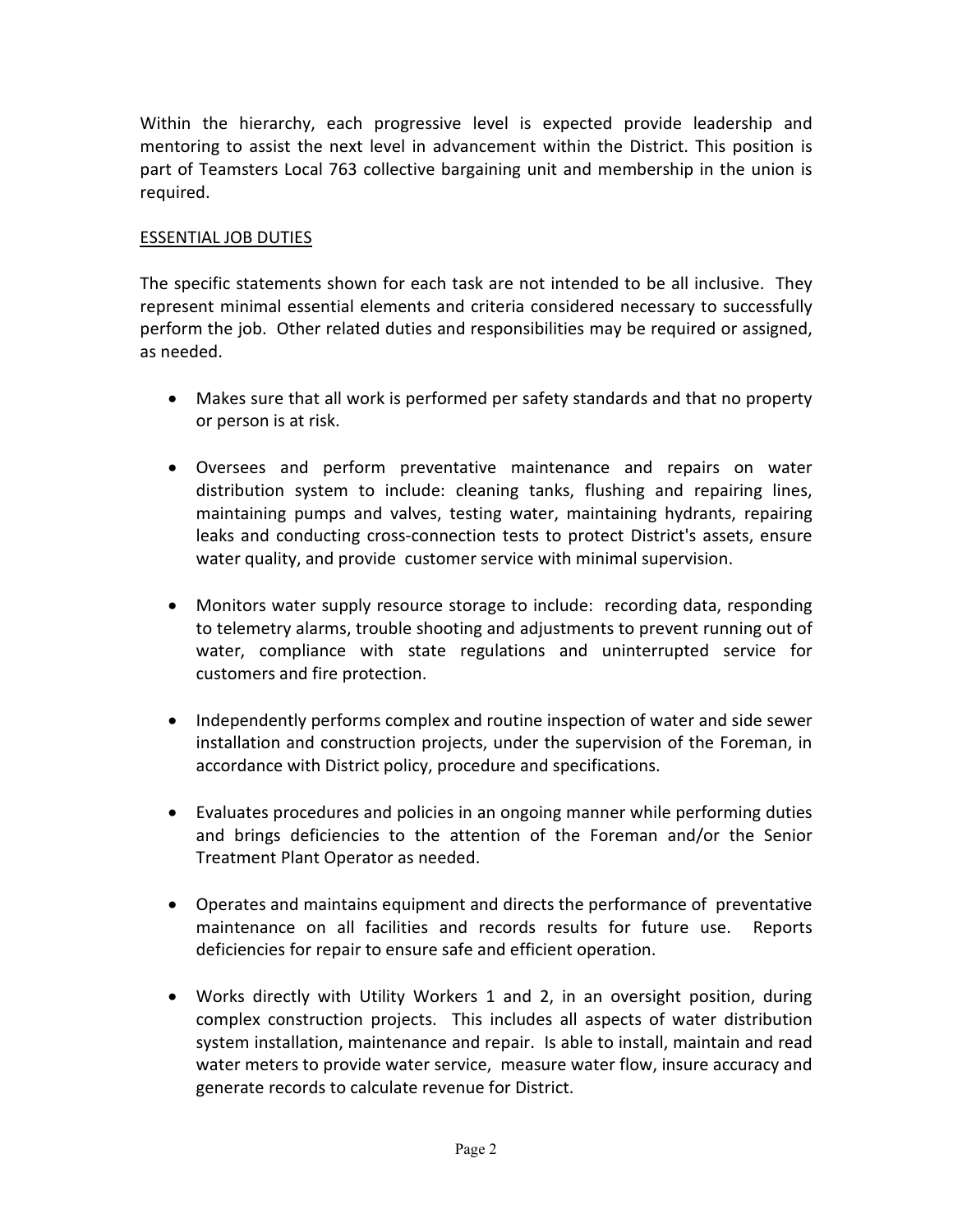- Maintains sewer collection system to protect District asset and provide reliable customer service to include: inspecting and cleaning manholes, performing side sewer inspections, unplugging backups, TV'ing, flushing, maintaining pump lift stations, and performing preventative maintenance and minor maintenance on sewer lines, mains and laterals.
- Performs 24-hour standby emergency duty for as required based on the number of eligible technicians, carrying a District provided cellular phone and computer notebook with internet access. During this time the employee must be available for immediate callout to respond to emergencies 24-hours a day for the entire assigned period.
- Monitors chlorine residuals, takes bacterial samples and performs other water quality testing to meet Department of Health standards using a portable lab under the supervision of the Senior Water Treatment Plant Operator.
- Processes work orders on all meter or service repairs, side sewer drawings, changes and maintenance requests written in meter books or on dispatches in order to complete and record customer service requests.
- Able to read, evaluate and interpret utility maps and drawings.
- Accurately process utility locates using specific equipment and District maps to assure adherence to locate rules and regulations.
- The ability to evaluate and set up traffic control for a variety of work sites and perform flagging duties.
- Adheres to and practices team and customer service standards developed to provide both internal and external customer support. Able to react to change productively and to handle other tasks as assigned.
- Capable of doing all required tasks of the Maintenance Technician 2 and Maintenance Technician 3 positions if requested.

# PHYSICAL EFFORT/SENSORY REQUIREMENTS

Work requires physical strength and agility necessary to perform medium to heavy manual labor under all kinds of weather conditions. Work activities include combinations of sitting, standing and walking and the ability to routinely lift 20-50 lbs and occasionally, 50-100 lbs with assistance.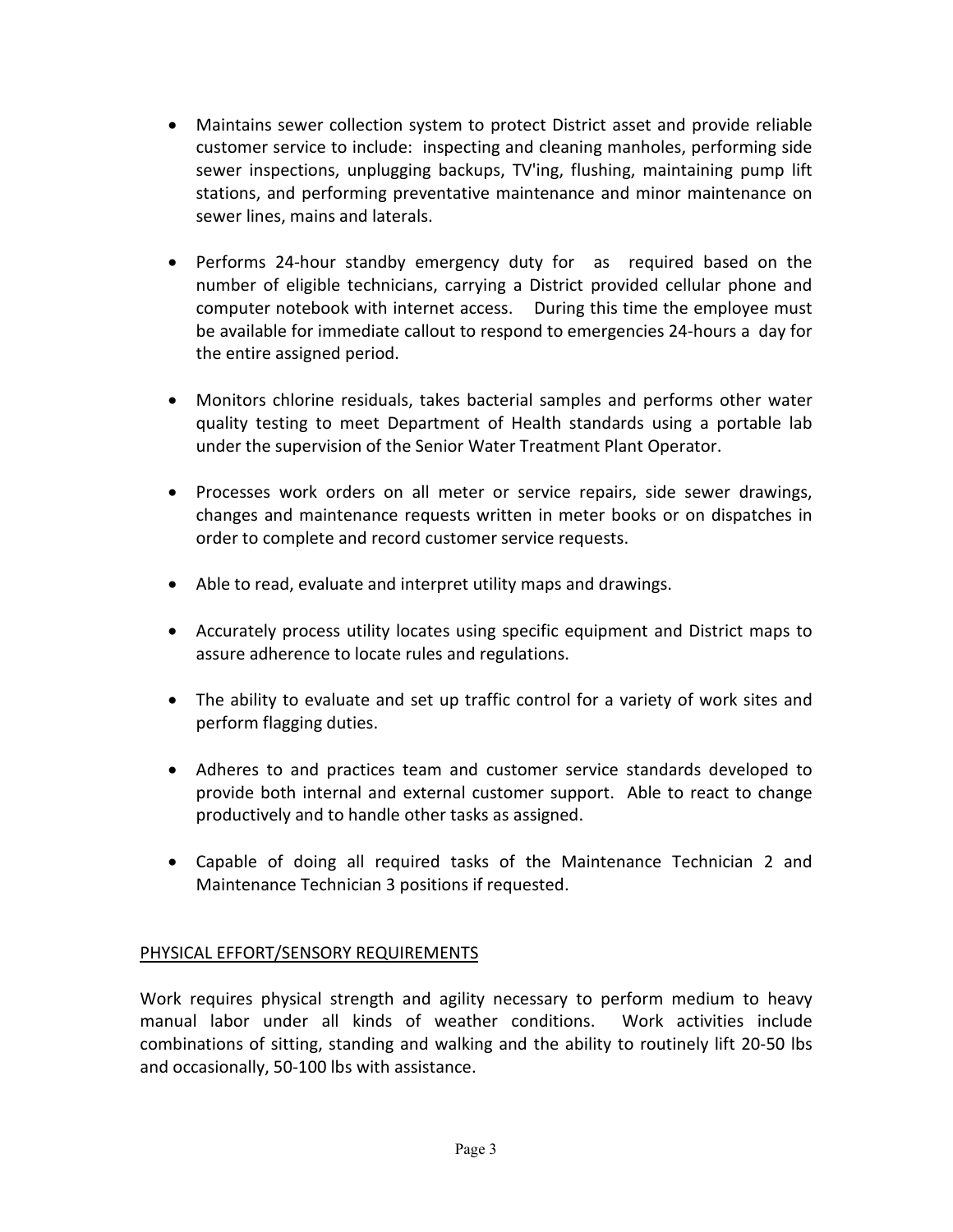All field staff must be able to see, hear and smell in order to perform signaling and dye tests, detect fumes, odors, and gases and respond to telemetry equipment, being responsive to their own safety, as well as that of other coworkers when exposed to the hazards listed below.

All requirements are subject to possible modification to reasonably accommodate individuals with disabilities, however, some requirements may exclude individuals who pose a direct threat or significant risk to the health and safety of themselves, other employees or customers.

### ENVIRONMENT/WORK CONDITIONS

All field staff risk physical hazards from working in and around traffic, heavy machinery, confined spaces, unprotected heights, high-pressure water, and other underground utilities. Exposure to noise, vibration, hazardous and toxic materials, dust, fumes, gases and odors is routine.

The ability to foresee and prevent safety problems requires following appropriate safety procedures and the use of protective clothing and equipment. These include OSHA/WISHA approved footwear, hard hats, eye/ear protection, rain gear, gloves, traffic vests, chaps, respirators and other confined spaces safety equipment.

The environment is sometimes stressful, working under tight deadlines at sustained speeds during emergencies, with repeated distractions and interruptions and requires the ability to shift priorities rapidly. Emergency callbacks are necessary to isolate and repair broken mains, respond to sewer problems and respond to various levels of emergency operations. Must be able to deal with a diversity of people, some being angry and hostile customers.

Staff members operate in a smoke and drug-free work environment for their health, safety and productivity, as well as that of their customers.

# EQUIPMENT

Various types of tools and equipment are used. Profficient operation of Heavy equipment is required. This includes, but is not limited to trucks, truck and trailer, dump truck, backhoe, and Vactor Truck. Air, gas and mechanical may tools include but are not limited to: compactor, jackhammer, hand roller, power rodder, chain saw, air compressor, tapping machine, boring machine, cut-off saw, whacker, grease gun, propane torch. Specialized equipment includes: hydrant wrenches and set remover, valve key, pipe wrenches and cutters, peashooter, spread box, pressure gauge, test equipment, shoring and traffic control. Excavation tools are used as well as shovels, brooms, hand tools, sledge hammer, masonry tools, pry bar and asphalt rake. Future work practices may necessitate the use of different tools and equipment.